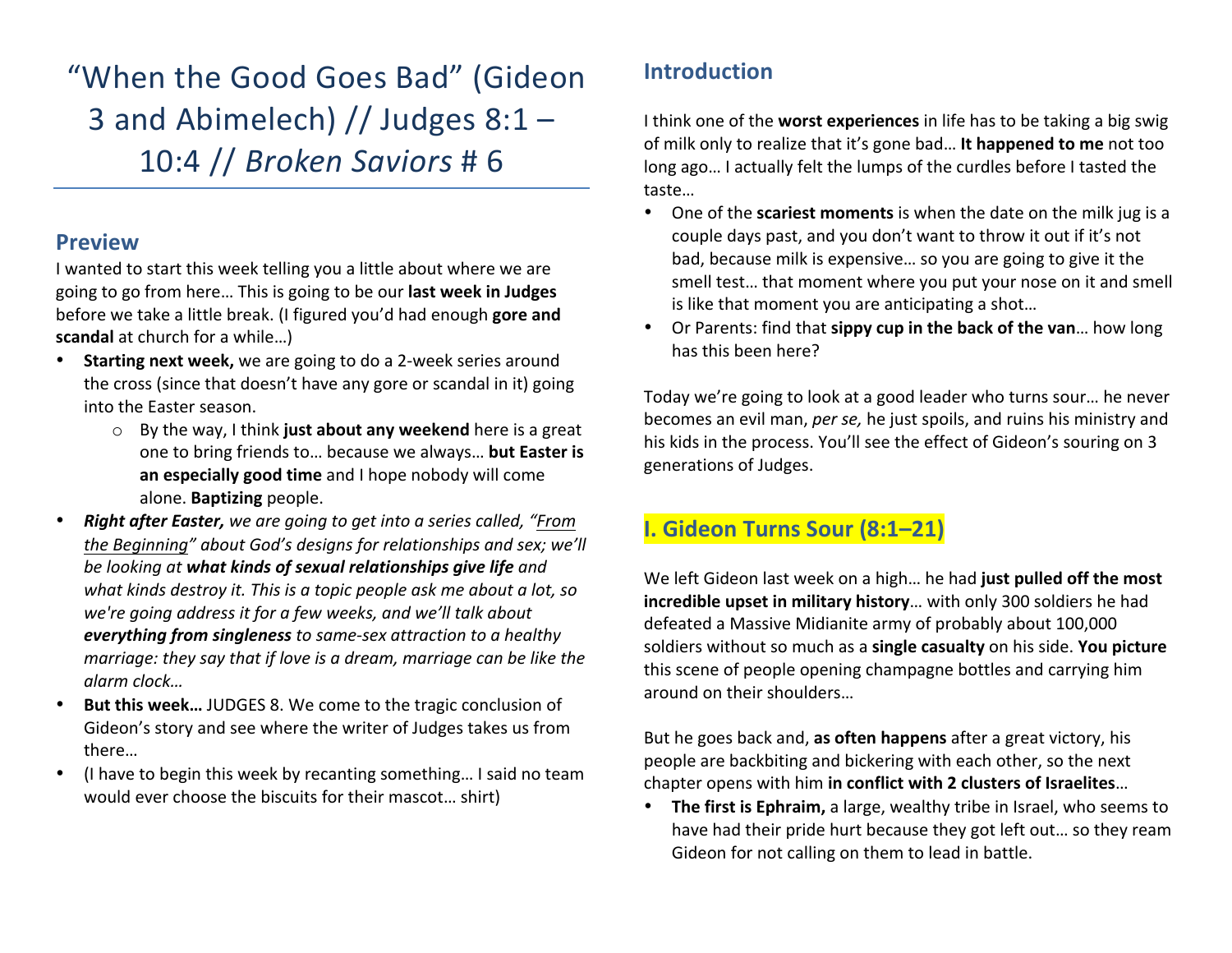• The **second group is a couple of smaller townships** called Succoth and Penuel... they just refuse to help because they don't take Gideon that seriously.

Their **offenses** are similar; what is striking is how differently Gideon responds to each. To large, wealthy Ephraim, Gideon responds with flattery; he woos them over; to the smaller towns of Succoth and Penuel, however, he responds with harshness—actually going so far as to torture the leaders of Succoth by wrapping them in briers and beating them, and he levels the town of Penuel and kills its inhabitants.

His response is **inconsistent...** and seems based more on what is best for him than what God wants.

- Gideon needed the tribe of Ephraim, you see, and he knew he couldn't beat them anyway, so he flatters them to get them back on his side; Succoth and Penuel, however, are weaker than him, and he didn't need them, so he just wipes them out.
- *Maybe the bigger point is that in neither case did he consult God* **to ask what he wanted**. He simply did what he felt like doing, based on what he had the power to do.

What you are seeing is that **something is happening** in Gideon's heart. Fresh off of this incredible victory over the Midianites, he's already forgotten whose battle it is... his heart has turned inward and gone sour.

He **used to say**, "Success is joining Jesus wherever he is." Now he says, "Success is doing whatever I want."

[22] Then the men of Israel said to Gideon, "Rule over us, you and your son and your grandson also, for you have saved us from the hand of Midian." [23] But Gideon said to them, "I will *not* rule over you, and my son will not rule over you; the LORD will rule over you." This was actually a great response on Gideon's part, because God had told Israel they would not need a king because *he* would be their king. **So, so far, so good**... but jump down to vs. [30] Now Gideon had

seventy sons, his own offspring, for he had many wives. He has a **harem** and 70 sons, which is pretty king-like. Only kings in those days had a wife-pool like that. [31] And his concubine who was in Shechem also bore him a son, and he called his name Abimelech. (Now, *Abimelech*, in Hebrew, means literally "My dad is the king." What? Kind of sounds like Gideon sees himself as king...)

Go back to vs [24] And Gideon said to them, "Every one of you give me the earrings from his spoil." Now he's collecting taxes. That's also pretty king-like.

[27] And Gideon made an ephod of it and put it in his city... And all Israel whored after it there, and it became a snare to Gideon and to his family.

- An **ephod was the vest** worn by the high priest into the presence of God when he went in to make requests to God on behalf the people.
	- o The ephod, per God's instructions, was only to be worn by **the tribe** of Levi and only at the tabernacle.
- Gideon creates his own version of that... He may not be trying to **deny God, but** he's put himself in the place of God and taken upon himself privileges that belong only to God, and is now **directing people's attention** away from God.

**What's happened to Gideon?** His victory, evidently, has given him a taste for glory. And that leads him to blasphemy and he becomes a curse to Israel.

• So now, instead of being the deliverer of the people, who taught them to have faith in God; he has become a **stumbling block to** the people that *kept them* from faith in God.

*I'll be honest. As your leader, Summit Church, this fills me with fear* and trembling.... Because maybe no leader in the Old Testament provides a better example of faith-filled, courageous leadership... he led God's people to such incredible things. But at the end he sours, and he makes it about himself, and ends up leading Israel astray.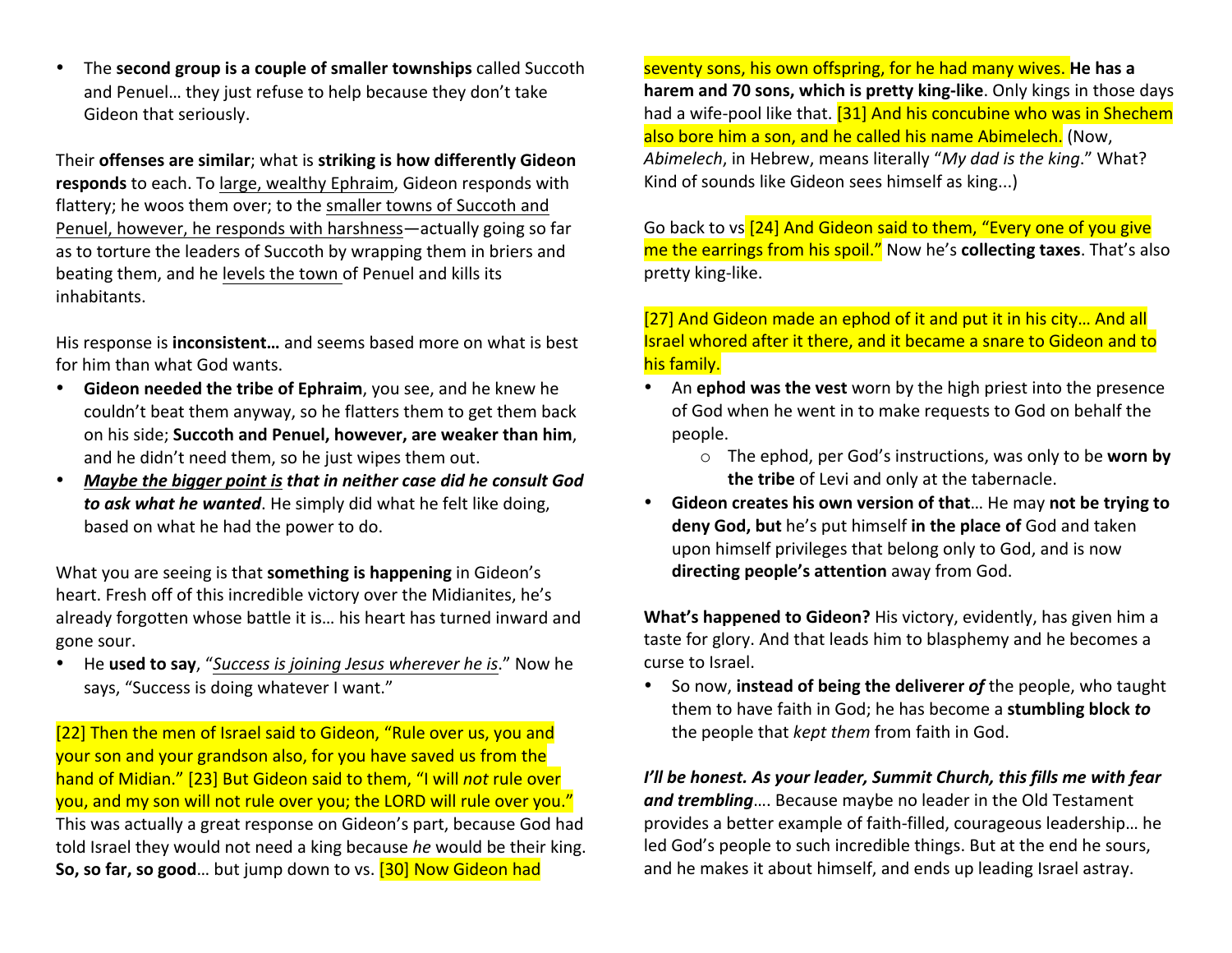- **You see, with Gideon we see something that we have never seen before in Judges**: the people fall away from God while the Judge is reigning, not after. (In every other case the people fell away *after* the Judge died. Gideon's generation fell away while Gideon was in power, **because of how** Gideon used his power.)
- I ask: What if I teach you to believe God for great things, and he does them (plant 1000 churches; change the trajectory of RDU... transform colleges)... and then, after we get there, we make it all *about us?* What if I become a stumbling block to you?

You see from Gideon's life some clear indicators that you have made it all about you... When you see these things in your life, you can know it's become about you, too:

- 1. **Infrequent prayer: When Gideon was** desperate for God, he prayed instinctively. May leaders are type-A enough that they pray as a matter of discipline, and that is good; for someone who is really dependent on God, prayer is involuntary, because it **comes from desperation.**
	- Like breathing. Not a discipline.
	- Many of you pray each day as a discipline... **Prayer as** discipline is good; prayer that grows out of a desperate realization of your need for God's help us better.
	- Infrequent, non-desperate prayer is a sure sign...
- 2. Failure to consult others: Not only does Gideon fail to consult **God**, he doesn't really consult with anybody. I've seen this so many times... They **become an island**; they see themselves on a **higher plane**; they always **know best.** No longer humble enough to recognize they don't know it all...
	- I've seen this... and it always destroys.
	- "An isolated man seeks his own desire." (Prov 18:1)
- **3. Resentment:** When it's about you, you resent those who get in your way; you become harsh and cruel to those who challenge you: you can't forgive anyone who challenges or obstructs you. You come down like a hammer... **Except for the rich**, because you need them.
- **4. Materialistic excess**: Gideon takes people money and makes for himself a suit of clothes made of gold. I'm not a poverty guy... God loves to give us nice things. But for leaders who have made it all about them, they start to live on a higher plane... they deserve it... newer; bigger, flashier...
- 5. Constant worrying about your name: When it's about you, you are always guarding your reputation. Building your platform, elevating your name. You **can't handle criticism**. You **crave praise** and need **constant affirmation**.

These are signs it has become about you. Maybe you were a great leader who led people to great things. But at the end... you use that success to substitute yourself for God. You put on the ephod and share glory with God.

**What a horrible offense...** The church is Jesus' bride, not yours. He appoints you, as a leader, only to bring it to him.

- **Illus. Best man flirting** with BRIDE illustration. John 3:30!
- When I make it about me... What an offense to God; and what a disservice to you!

*So* I'll say what I said last week: Christians **most often pass the test of** adversity; it is the test of prosperity we fail. When Gideon was small and weak, he depended on God. It was when he got strong that he forgot God and made it about himself. Beware your strengths, don't **bemoan your weaknesses; beware your prosperity.** Those are the things that woo your heart away from God.

**Proverbs 30:5–6** have always been haunting verses to me, *"Give me* neither poverty nor riches, but give me only my daily bread. *<sup>9</sup>Otherwise, I may have too much and disown you and say, 'Who is the LORD?' Or I may become poor and steal, and so dishonor the name of my God."*

Literally? Does this mean Christians shouldn't save? No, it means *that if you do have excess, you must* 1. Plead with God to protect your heart. 2. (Be as surrendered to him when you're wealthy as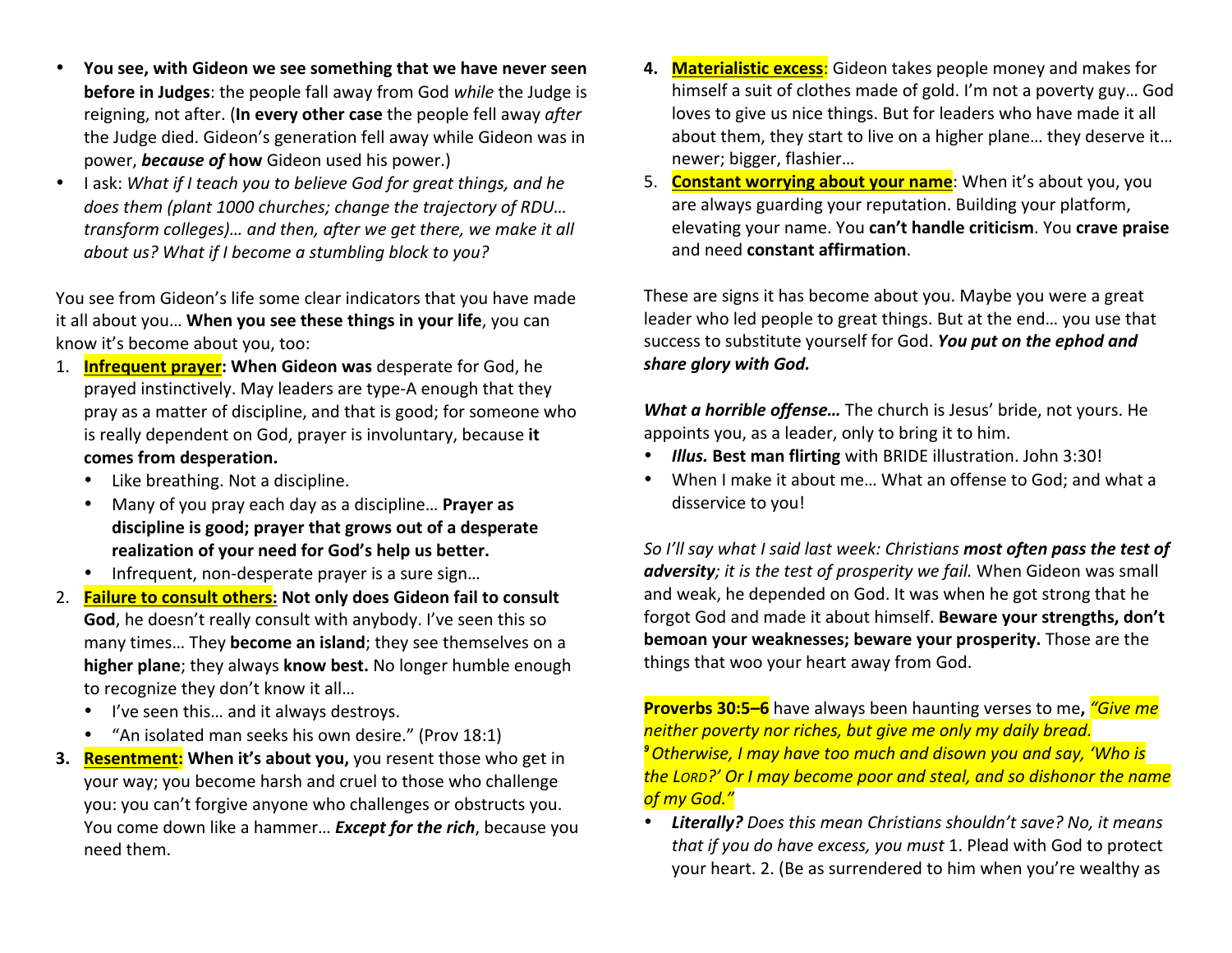you were when you were poor and desperate.) 3. Be extravagantly generous. Nothing cures the love of money like giving it away.

Don't take God's blessing of success in your life and make it all *about you. Don't let that good thing God has done in your life spoil!* Gideon accomplished so much in ministry... but what good is that if your heart spoils, you lose your relationship with God, your joy, and then you spoil your family after you? Which is where we turn next.

## **II: Abimelech the Tumbleweed (9:1–57)**

Well, after Gideon's death, **Abimelech** (remember, he was the son Gideon named, "*My dad is the king, y'all*") said, "*I* want to be king **like my dad** sort of was without the name except I want to have the *name*" and he hired a bunch of **worthless vagabonds** to be his posse and they **ambushed and killed** all 69 of Gideon's other sons... except for one named Jotham who escaped by hiding in a closet.

Then, Abimelech said, "Well, I quess **I have to be king now** since my dad has no other sons left" and the leaders of Israel, who knew all of this... crowned him king at Shechem.

- This was a terrible SCANDAL. First of all, as I told you they were **not supposed to have a king**; God was supposed to be their king.
- Second, they have chosen a **brother-murdering scoundrel** to be their king;
- And to top it all off, this all goes down at Shechem, which was a holy place for the Jews: It was the birthplace of their nation, where God had given Abraham the promise and renewed it with **Joshua.**<sup>1</sup> One scholar said that *would be like Americans*

 

*reinstituting slavery* at a meeting in Gettysburg or restoring the *Jim Crow laws in Montgomery.* 2

Well, Jotham, the one brother who **escaped**, comes out of hiding and gets in front of Israel's leaders and tells them a parable about a bunch of trees in a forest who decide they want to choose a king: First they go to the **olive tree** and say, "Will you be our king?" And the olive tree says, "No, I'm getting too rich off my olive production to be bothered with being your king." Likewise the **fig tree... fig newtons.** They approach every kind of tree, eventually even asking the grapevine.... **Nobody wants to be bothered with the burden of being** kind. So eventually they find a tumbleweed and say, "Will you be our king?" and the tumbleweed says, "Sure, but first you have to burn **down all the other trees**" and so they do.

And **then Jotham says to the leaders** at Shechem: "This is what **you've done."**

- Now, in that parable is an implicit criticism of Gideon's other sons... evidently there were some good ones who could have led Israel well, but they didn't want to leave their life of ease to serve Israel... WHERE did they get that? Gideon hadn't modeled for them a life of using your power and riches to serve others...
- But **Jotham's main critique** is of Israel's leaders for anointing an obviously worthless, self-interested, opportunistic politician to lead them.
- Jotham says, "This is **going to come back** on you!"

Well, sure enough, that happens... Abimelech, turns out to be a terrible leader, no surprise there... Judges 9 records a dizzying account of **scandal and sabotage and mass murder** during Abimelech's reign. 

**Eventually all of those leaders** in Shechem that anointed him revolt against him, so Abimelech and his army attack them... The people

 

 $1$  Gen 12:6; 33:8; Josh 24:1. It was also at Shechem that Joseph's brothers betrayed him, a premonition of Judges 8 and a prefiguring of Christ. 

 $<sup>2</sup>$  Keller, 101.</sup>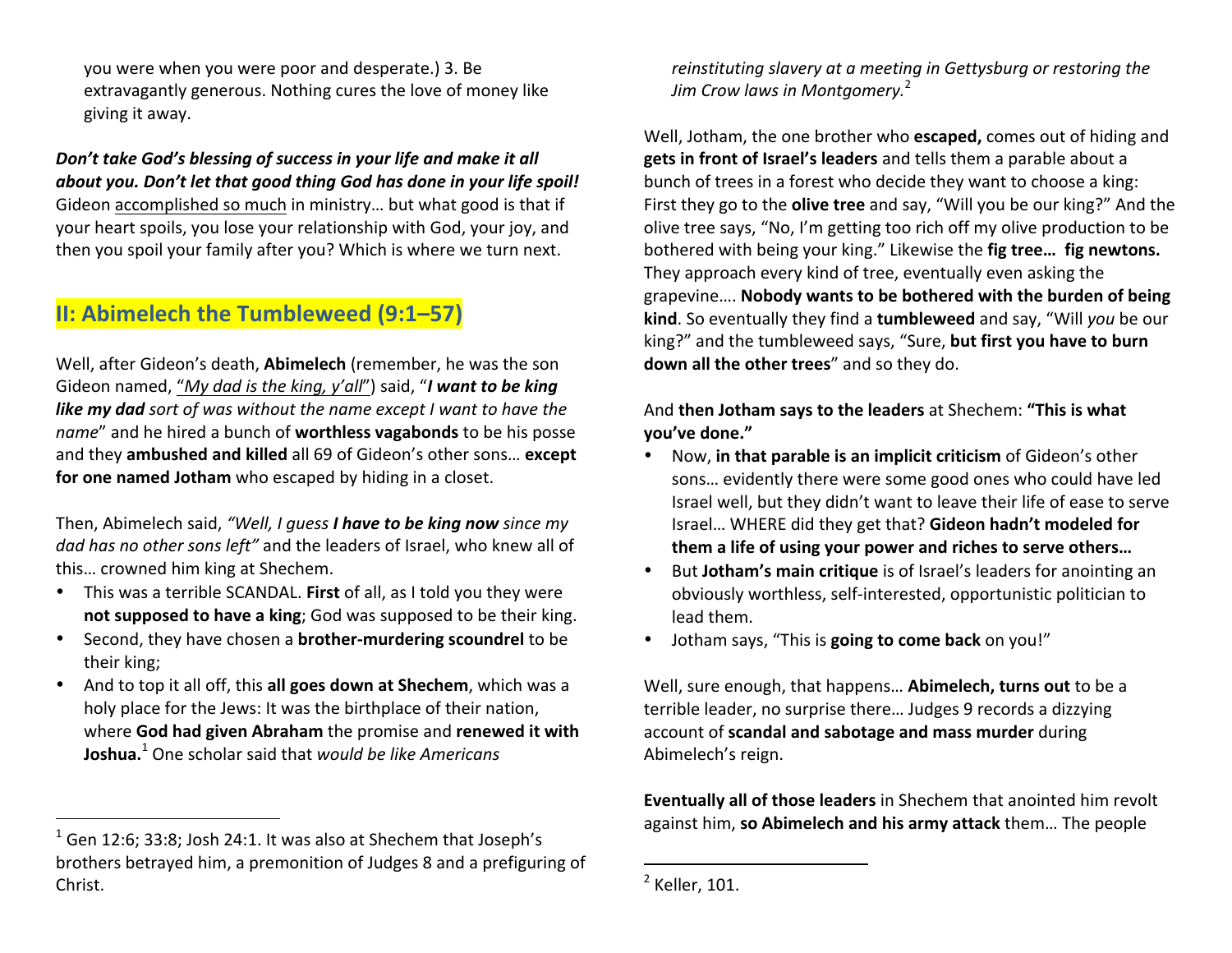flee to the **city tower**—which, in those days, was like the city's final stronghold—and Abimelech takes, ironically enough, a bunch of **tumbleweeds**, and packs them around them the base of the tower and and then lights it on fire and burns over 1000 people alive inside.

Abimelech then **moves** on to the next city, where he drives all the **people** back into their tower, too, but as he is about to light it on fire, a woman on the top floor takes a moderately-sized millstone (which was a kitchen appliance used to grind flour) and leans out the window and drops it on Abimelech's head... it doesn't quite kill him, but it smashes him up pretty bad... and as he's lying there, barely conscious, with his head all mangled, he says to one of his servants, "Quick, kill *me* with your sword so that I don't go down as yet another guy who *got killed by a woman with a kitchen utensil,"* and his servant does that and he dies.

Aren't these stories so pleasant? [56] Thus God returned the evil of Abimelech, which he committed against his father in killing his seventy brothers, upon his head. [57] And God also made all the evil of the men of Shechem return on their heads, and upon them came the curse of Jotham the son of Jerubbaal.

**What is this teaching us through this generation?** 

#### **1. God's judgment is slow, and sometimes subtle, but always sure**

- God's name is noticeably absent from chapters 8 and 9. God's covenant name is not even used between 8:34 and 10:6.
	- But the narrator **shows us in 9:56–57** (which we just read) that God has been at work the whole time, the invisible **hand in history's glo**ve, in all things working his plan, using sinful men as his instruments who have no understanding they are being used... AND
- It may seem, for a while, like evil prevails, and God is absent, but stories like this show you that in the end God will have the last word, perfect justice will be served and God's purposes will be fully accomplished.
- o I've heard it said, "*The wheels of God's justice grind slowly, but finely."*
- A few weeks ago I told you that in this life we may not see every wrong righted... but there are just enough stories like these int the Bible assure us that one day they will be.
- Stories like this warn us that we must not let the slowness of **God's judgment** lull us into complacency...
	- o The **Apostle Peter** says that throughout human history mankind has often mistaken God's patience and longsuffering in judgment for his absence...
		- **Noah.** Nearly 100 years took place between the time God announced the flood and when it came. **Most interpreted that long space** as God failing to act; Peter said it was God demonstrating his patience, giving people space to repent.
			- In fact, Methuselah... "when he dies it comes." 969 years.
		- 2 Peter 3:8–9: the Lord is not slow... one day as 1000 years... the Lord is not willing that any should *perish…*
		- Even now, Peter says, people assume the delay of the **coming of Christ** means he's not really coming back. But he is. *Don't use what God intends to be space to repent with God's absence.*
		- *You say, I can repent tomorrow. Tomorrow will be just like today. Maybe not: thief in the night.*
		- **Illus. Indonesia tsunami:** What was it like to see that 70 foot wall of water? The cross and resurrection of Jesus is like that spot of receded water... but the tidal wave of God's judgment is coming.
		- Don't let this time lull you into complacency. Flee in repentance to Christ for salvation.

2. The problem isn't 'out there,' it is 'in here.'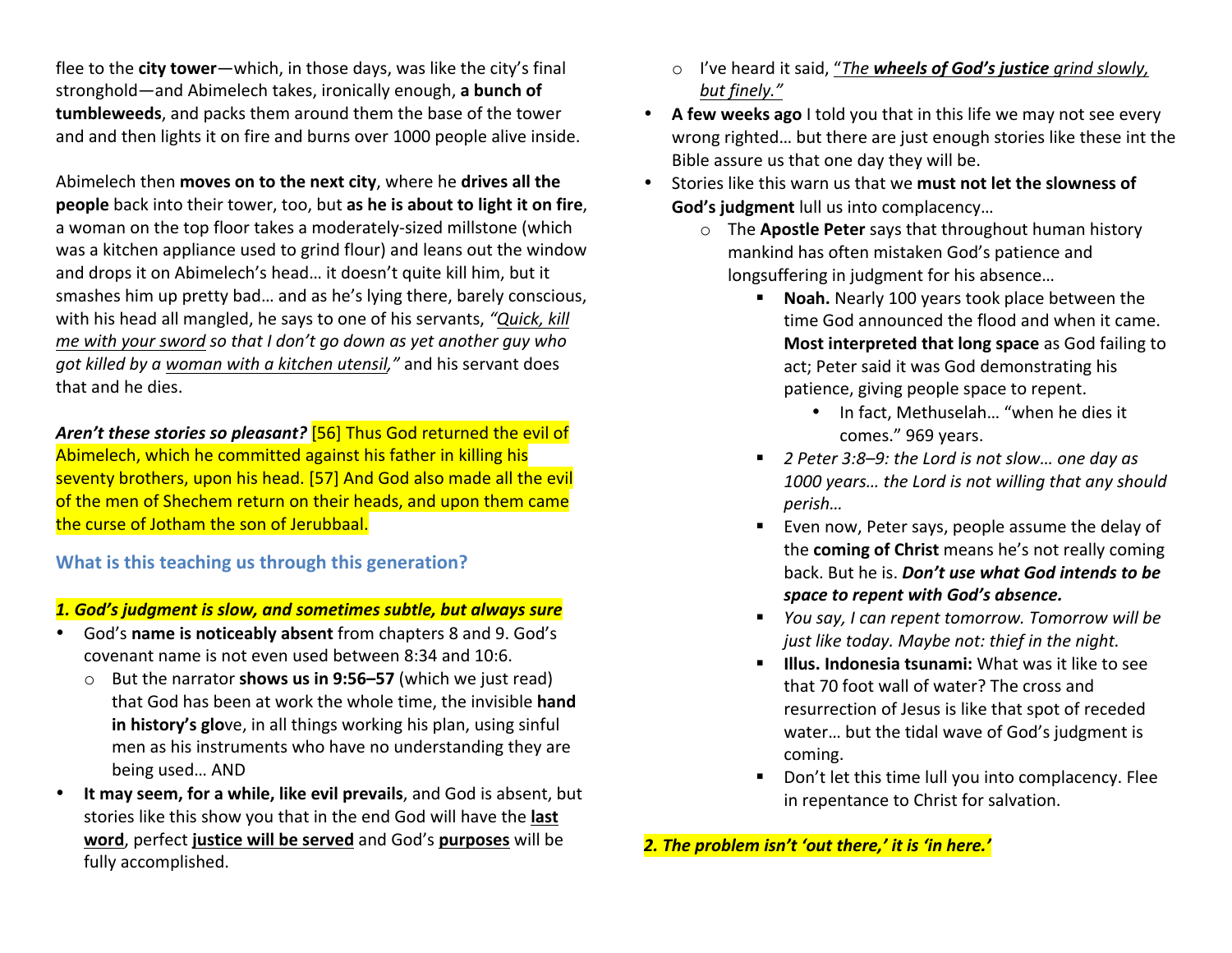- This story is the first one in Judges where the actual oppression comes not from outside Israel, but from within them-it is one of their own people, the son of one of their greatest leaders—that is the oppressor.
	- o And **so finally it is made clear** that foreign nations are not Israel's problem; **they** are their own problem.
	- o (This has kind of **always been the case**, but now we see it clearly.)
- In fact, think about this... There really is **no special outpouring** of judgment in this story... no fire from the sky... God just allowed them to experience the results of their own sinful choices.
	- o **Gideon's self-centeredness and glory-lust** produced a son who murdered his brothers so he can be king
	- o **Shechem's disregard for God's commands** and their selfinterest led to them selecting an opportunistic man.
	- o **Abimelech's treachery** and backstabbing lead to his downfall.
- Sin is its own curse. Our sin, not God, curses our children.
	- **C.S. Lewis said** to those people who objected to the idea of God judgment: "In the long run the answer to all those who object (to God's judgment)... is itself a question: 'What are you asking God to do?' To wipe out (people's) past sins and... to give them a fresh start... and offering miraculous help (in their new life)? But that's exactly what he's done (through the cross)! Are you asking him to forgive them? But they refuse to be forgiven. Are you asking him to leave them alone? Alas, I am afraid that is what he does... In the end, there are only two kinds of people: those who say to God 'thy will be done' and those to whom God says, 'thy will be done.'" $3$

*Which leads me #3…* 

#### *3. We need a new King, a better Judge*

 

- Like the Israelites, we come to God thinking we **primarily need him to deliver us from some bad thing...** pain, broken relationships; lack of money. And we may need those things. But **that's not what we most need. What we most need is freedom from our own heart. We are our own curse.**
- So any salvation that fails to deal with the human heart is not a real salvation.
- Think about it... what if God answered all our prayers and gave us all that we ask for: prosperity; education; perfect government... would that create heaven on earth?
	- $\circ$  What if we all had infinite amounts of money—are the richest **people the most virtuous?** Does the name "Kardashians" mean anything to you?
		- those people in the higher brackets of wealth *and* education—are 4x more likely to cheat at a card game (when a \$50 voucher is at stake).<sup>4</sup>
		- o **What if we were all educated?** Does education eradicate evil? Stalin and Lenin were extremely well-educated men.
		- o **Even if we are perfectly governed**... does good government guarantee goodness in people? $5^5$

 

<sup>5</sup> **Beatrice Webb** (part of British socialist movement of 19<sup>th</sup> century) wrote in her diary in 1890 – *"I stake everything on the essential goodness of human nature."* She referenced that statement 35 years later and then said, *"I realize now how permanent the evil and instincts and impulses in us that mere social machinery will never change."* **Ernest Becker** (Jewish agnostic of the 20th century) said early in his career– *"The real problem in the world is that the privileged are oppressing every body else through oppressive social structures and therefore, it is social science applied with government that will deal with evil."* (But in a preface to a later book, he said) – *"I am now looking at humanity full in the face for the first time. In my previous works I have failed to see how truly vicious human behavior is. This is a dilemma that I have been caught in along with many others who have been trying to keep alive the enlightenment tradition. This enormous problem to see that humanity is so evil causing now requires some third alternative beyond bureaucratic science or despair.*" **Cyril Joad** 

<sup>&</sup>lt;sup>3</sup> Combined from *Problem of Pain* and *The Great Divorce*, with minor editorial license taken!

<sup>4</sup> http://abcnews.go.com/blogs/health/2012/02/27/are-rich-peopleunethical/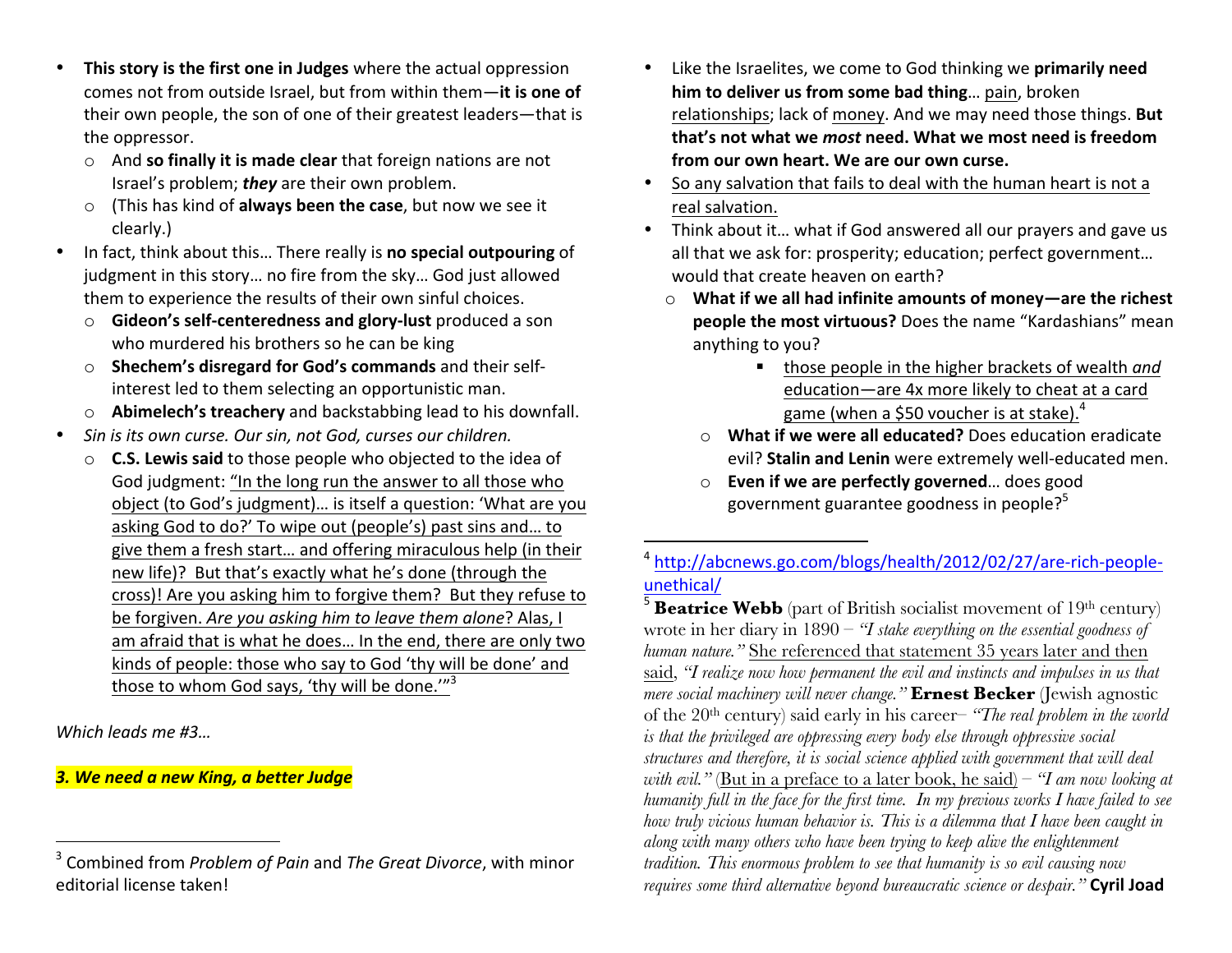- o **Best answer to this:** One of the most striking accounts of this came from **Aleksandr Solzhenitsyn**, the man who was imprisoned for years in the gulag by Joseph Stalin. He said, "(I entered into the Gulag thinking it was the Communists who were evil.. If only there were evil people somewhere insidiously committing evil deeds, then we could separate them from the rest of us and destroy them. But the line dividing good and evil cuts through the heart of every human being. And who is willing to destroy... his own heart?" $6$
- o That's always what we think—evil is them—the Communists; the Jihadists; the Republicans; the Democrats; the *undereducated; people on Wall Street...*)
- The heart has to be changed... *YOUR heart needs to be changed*. We need a Savior who can deliver us not only from the curse

 

wrote a book in 1952, right after World War II, called *The Recovery of Belief*. Up through WW2 he had been a socialist and an atheist. In this book, *The Recovery of Belief*, he described his journey back to belief in God. He said, "It is because we rejected a doctrine of original sin *that* we on the left are always being so disillusioned. The behavior of both the people and the leaders were inexplicable to us because we *didn't believe in the ancient doctrine of sin."* Another guy, the Lord David Cecil, after the Holocaust of World War II, said, "The philosophy of progress had led us to believe that the savage and primitive was *behind us, but it turns out that it was within us."* Dorothy Sayers in her essay, "Creed or Chaos?," explains: We were given to believe that we are essentially good human beings evolving into higher, better beings; that we were essentially teachable, and so to us "the *appalling outbursts of bestial ferocity in the totalitarian states, and the obstinate selfishness and stupid greed of capitalist society, are not merely shocking and alarming. For (us), these things are the utter negation of everything in which (we) have believed."* http://www.ewtn.com/library/THEOLOGY/FR92401.htm

**around us, but the curse within us as well.** We don't just need a Savior to fix our situation; we need a Savior who can fix us.

- We need a King who will not only rule with love and justice, but who can **make us like him**.
- And that's why all these stories point us, through their messiness and disappointments and failures, to the **ultimate King** who would come, the Lord Jesus:
	- Jesus, you see, in many ways would be the opposite of **Gideon.** Unlike Gideon, he had every right to demand service as a King. And unlike Gideon, he rightfully wears the ephod *because he is the tabernacle of God's presence on earth.* But **unlike Gideon**, *Jesus* successfully resists the temptation to rule *in power over the nations (when Satan offered it o him unlawfully* in the TEMPTATION). Until the very end of his life, *Jesus maintained that he 'did not come to be served, but to serve, and to give his life as a ransom for many'.*<sup>7</sup> He didn't **take our treasures to make a garment of gold for himself;** he poured out his blood to clothe us in his righteousness and give us a seat at his table forever.
	- *Jesus* was definitely the opposite of Abimelech. Unlike the trees of the forest who were too self-interested to rule, Jesus was more than willing to be our Shepherd... But then we **chopped him** down and killed him. Yet he didn't burn us to the ground in his anger; he willingly took the fire of God's judgment for us into himself, in love, to save us. **The millstone** of God's judgment was dropped on his head for us.

He is the **true King** we seek in every reform... you think salvation is a better situation (a new marriage; better finances); salvation is being embraced by the Savior for whom you were created...

And knowing him *changes our hearts* so that we become like him!

 

<sup>6</sup> Aleksandr Solzhenitsyn, *The Gulag Archipelago, Part 1*.

<sup>&</sup>lt;sup>7</sup> Based on Tim Keller, *Judges for You*, 99.